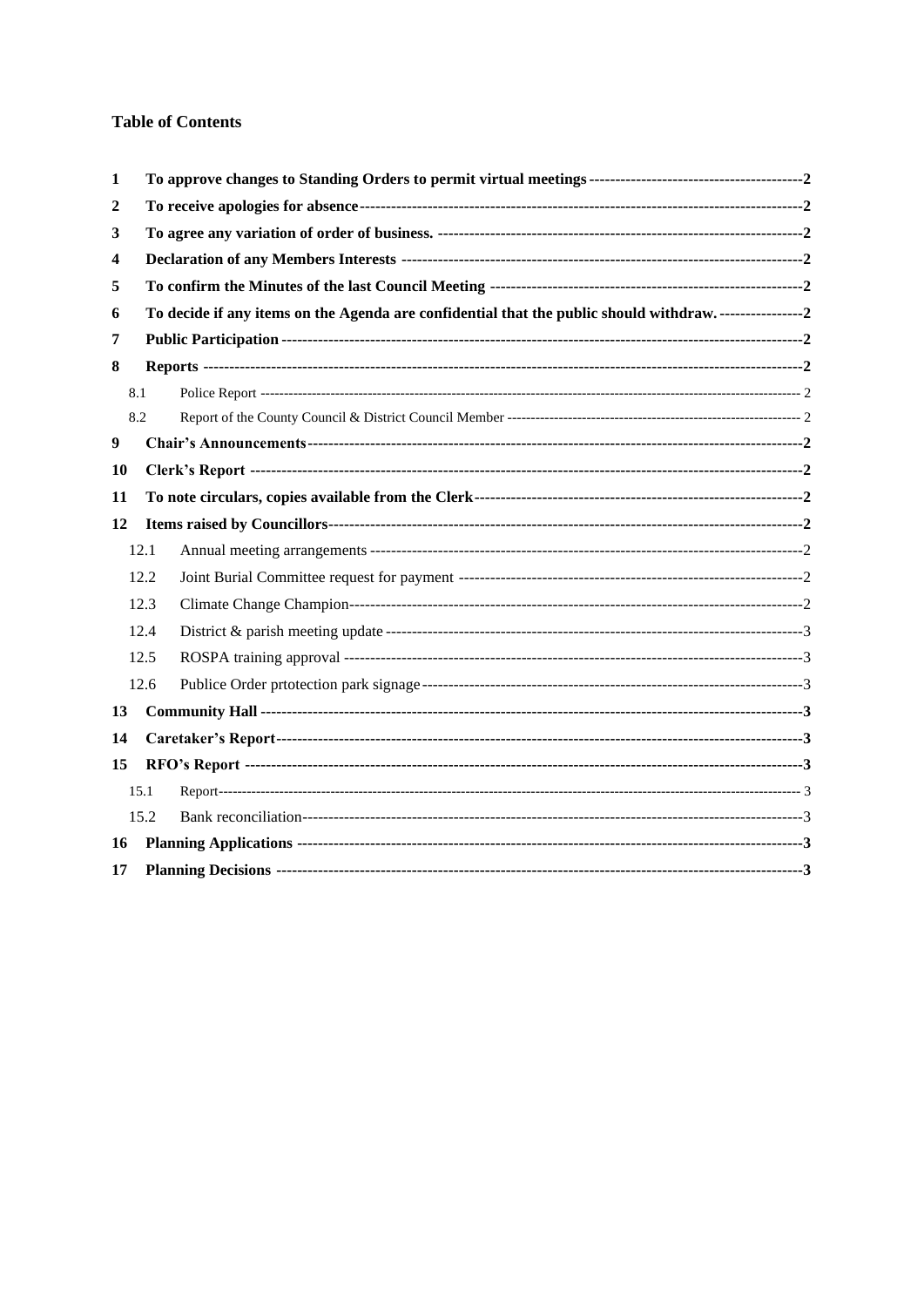## **NOTICE OF MEETING OF UNSTONE PARISH COUNCIL**

To: The Chair and Members of Unstone Parish Council

15<sup>th</sup> May 2020

Dear Councillor,

You are summoned to a Meeting of Unstone Parish Council to be held at 7.00pm on **21st May 2020** via Zoom

Join Zoom Meeting <https://zoom.us/j/97400914250?pwd=Nm5Ya0xXeldNTTRpZmo5Wlk5ckJDQT09>

Meeting ID: 974 0091 4250 Password: 880377 One tap mobile +442080806592,,97400914250#,,1#,880377# United Kingdom +443300885830,,97400914250#,,1#,880377# United Kingdom

Dial by your location +44 208 080 6592 United Kingdom +44 330 088 5830 United Kingdom +44 131 460 1196 United Kingdom +44 203 481 5237 United Kingdom +44 203 481 5240 United Kingdom +44 208 080 6591 United Kingdom Meeting ID: 974 0091 4250 Password: 880377

The Agenda is given below.

Yours sincerely,

Jacqueline Clayton, Clerk to Unstone Parish Council **AGENDA**

Non-Confidential Items 1 As per Standing Order 26a and the Local Authorities and Police and Crime Panels (Coronavirus) (Flexibility of Local Authority and Police and Crime Panel Meetings) (England and Wales) Regulations 2020, to approve the necessary changes to Standing Orders to allow virtual meetings, until May 2021 or such time as the government revises or revokes the legislation. 2 To receive apologies for absence 3 To agree any variation of order of business. 4 Declaration of any Members Interests 5 To confirm the Minutes of the Council Meeting held on 20<sup>th</sup> February 2020. 6 To decide if any items on the Agenda are confidential that the public should withdraw. 7 Public Participation (15 minutes allocated).  $8$  a) b) *Police Reports Report of the County Council & District Council Member.* 9 Chair's Announcements 10 Clerk's Report 11 To note circulars, copies available from the Clerk 12 | Items raised by Councillors .1 Annual Parish Meeting arrangements .2 Joint Burial Committee – request for 2019/20 payment .3 Climate change champion